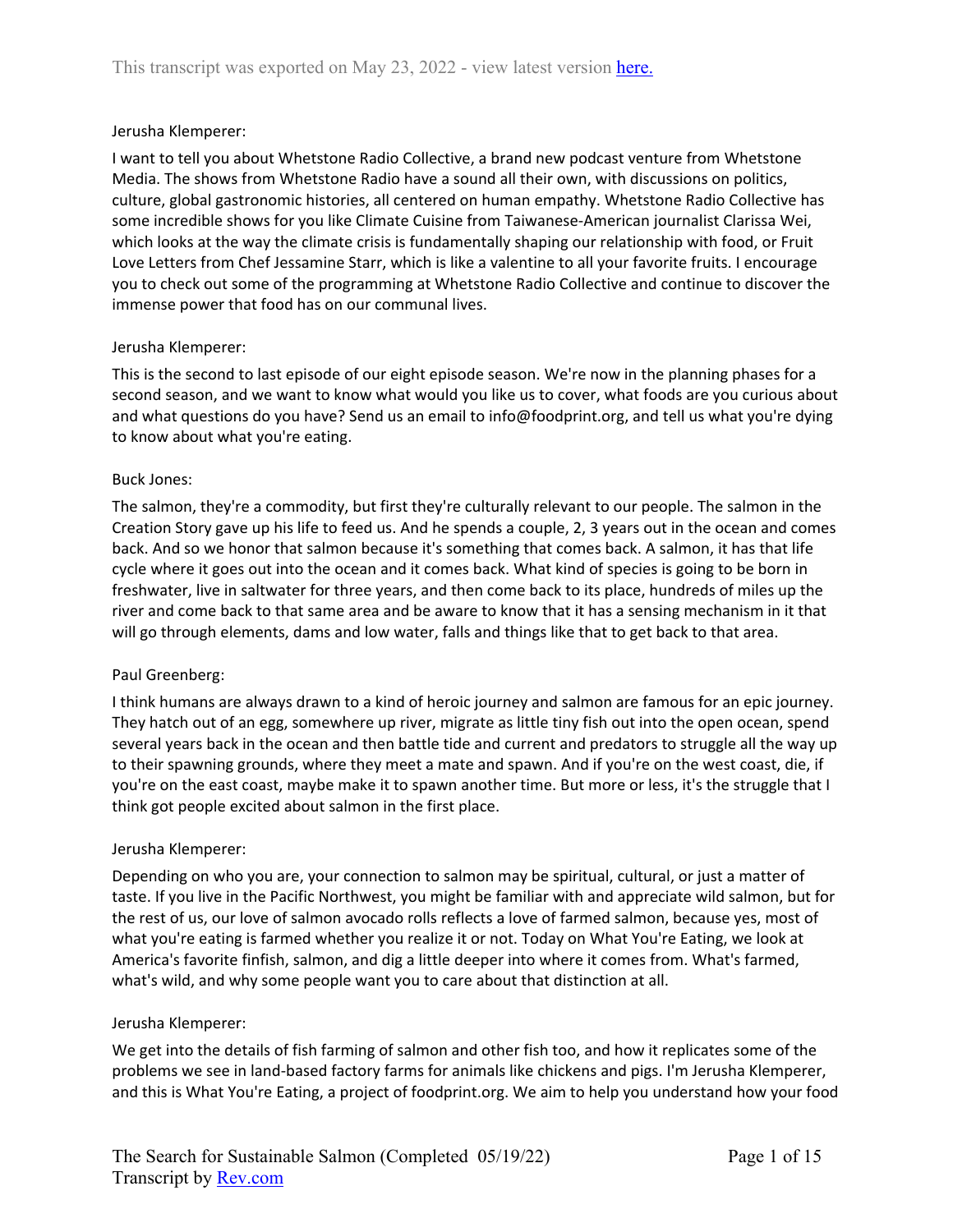gets to your plate and to see the full impact of the food system on animals, planet, and people. We uncover the problems with the industrial food system and offer examples of more sustainable practices, as well as practical advice for how you can help support a better system through the food that you buy, and the system changes you push for.

### Paul Greenberg:

I think Americans like farmed salmon better. I'm not saying that I do, but I think your average American likes farmed salmon better. I think what people like about... Well, first of all, let's get the species straight. Because the difference you're tasting is not just the difference between wild and farmed. It's a difference in species. My name is Paul Greenberg, I often say that I'm not famous, but I am to some degree fish famous, mostly for two books that I've done. One is called Four Fish: the Future of the Last Wild Food, and the second, American Catch, I think, is it the... What was the subtitle? I got to look at that. Oh, The Fight for Our Local Seafood. So yes. So anyway... Yes and I spent a lot of time talking and writing about fish for a lot of different places. So there is only one salmon native to the Atlantic ocean, and that is the Atlantic salmon.

### Paul Greenberg:

And that's kind of confusing because you hear Atlantic salmon, you assume wild, but actually Atlantic salmon are commercially extinct. It's too expensive to go fishing for them commercially to make it worthwhile. So they come to us nearly entirely in their farmed form. On the Pacific coast, we have, I believe it is, depending on which side of the Pacific you're on, five or six salmon going from largest to smallest. You have King salmon, and then after them you have Coho salmon and then Sockeye salmon and then Chum salmon and then Pink salmon. So those are five salmon that are migrating in and out of the American rivers. There's a sixth salmon called the Cherry salmon, which migrates into Asian rivers. All of those fish are actually a different genus from the Atlantic salmon and they have different structures, different physical structures. They have different diets, they have different habits, and so they taste different.

### Jerusha Klemperer:

A couple of decades ago, there was a lot of conversation about farmed seafood being problematic or inferior to wild salmon. And people who cared about what they ate, whether they understood the reasons or not knew to seek out wild over farmed. But some of that negative perception seems to have worn away in more recent years. Where did that negative perception come from, and then where did it go?

### Paul Greenberg:

There was one report that to me generated a lot of negative press about farmed salmon industry, and that was a report called the Heights Study and it was commissioned by The Pew Charitable Trusts. And in that report, they studied the PCB levels in farmed and wild salmon, and this was I think the late 90s and early 2000s that the study was conducted and then later published, and they found significantly higher levels of PCBs in farmed salmon, particularly those in the Northern Hemisphere, and that got a lot of press headlines. Because you could throw all the environmental problems at people, but where, it's like Upton Sinclair said, he aimed to hit America in heart instead they punched him in the stomach. And that's kind of, I think what happened with farmed salmon.

### Jerusha Klemperer: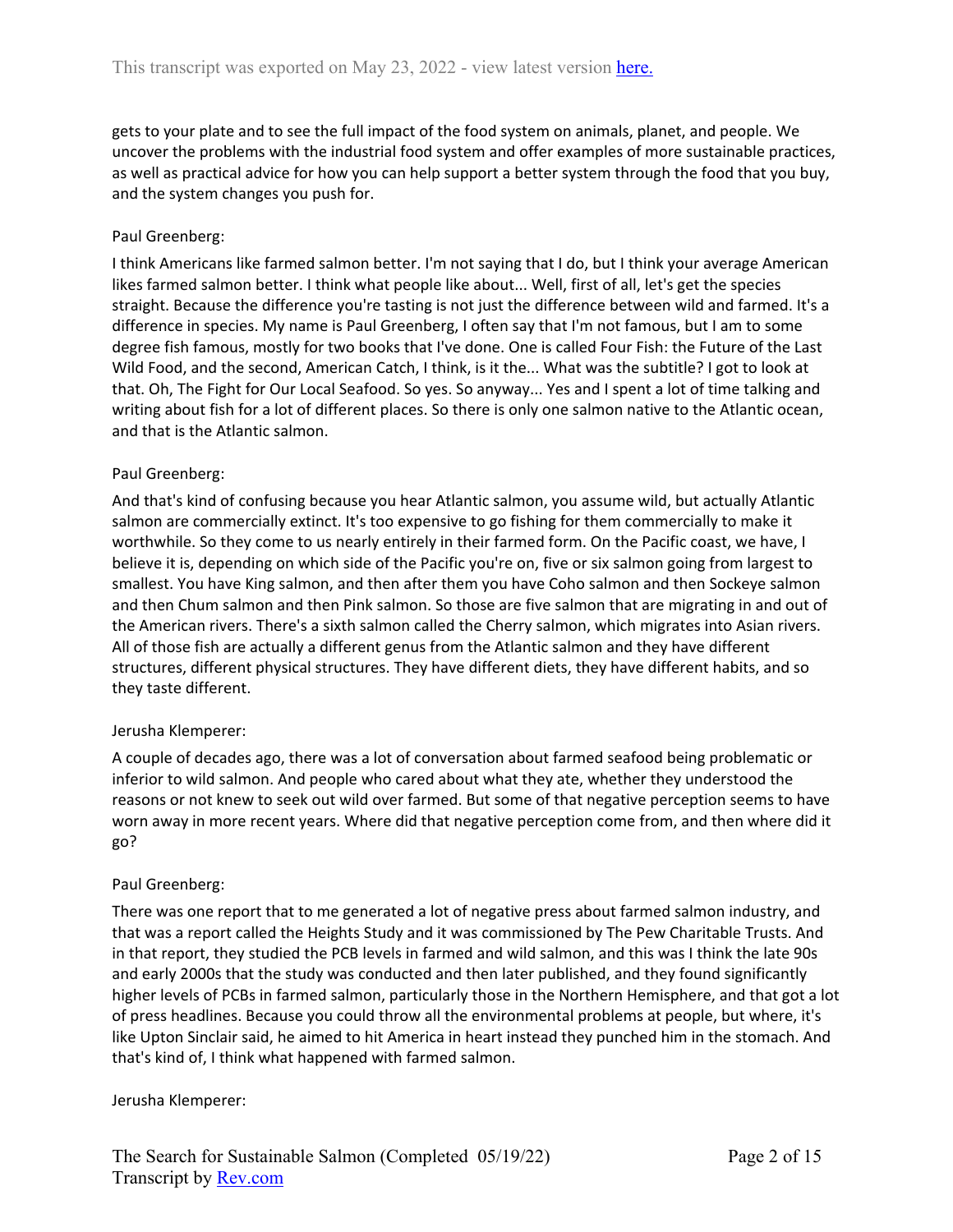And there was also advocacy from groups who opposed farmed salmon for environmental reasons and then also a push from the wild salmon industry to highlight the qualities of their own product.

### Marianne Cufone:

So I think the first thing to think about is that many years ago, when farmed salmon started to be a thing, the folks in Alaska were really up in arms because wild salmon is a signature Alaskan product. Right. Certainly it comes from other places, but when you think wild salmon, most people would think Alaska. So Alaska invested in their fishermen and did a major campaign about wild salmon. And that's one of the reasons that people all throughout the Lower 48 learned about wild salmon versus farmed salmon was this Alaska campaign trying to protect their fishing communities. That has since dwindled over the years. You don't really see these major ads for Alaska wild salmon anymore. And so I think there has been sort of a loss of knowledge there about the comparison between farmed and wild salmon.

# Marianne Cufone:

I'm Marianne Cufone, I'm the executive director of Recirculating Farms. We are a national non-profit organization that works with innovative agriculture and in particular hydroponics, aquaponics and aquaculture. I also am the director of the environmental law program at Loyola University New Orleans, College of Law. In the same vein, I think there's been a lot of salmon farming over the years and people are used to seeing and eating salmon that is farmed and it looks different. Right. In a case, farmed salmon looks neon orange or pale-pale orange. And it doesn't look like the beautiful Red King salmon that you get from Alaska or beautiful salmon that we used to get from California area. It doesn't look like those salmon. But people are used to it, and so in their mind, that's what they associate with salmon. And so the taboo of a farmed salmon, I think has slowly gone away because we have gotten used to the idea of that's what we eat when we think about salmon and wild salmon is only a luxury, wild salmon is only for the wealthy.

### Jason Jarvis:

Number one, it's not seafood. And I'm sorry to get vulgar, but it's bullshit to call salmon that's farmed seafood. It is not raised in the sea. It is not wild. It is not seafood. So I think there needs to be some legislation, some legal action put in play so people can stop calling this garbage seafood.

### Jerusha Klemperer:

That's Jason Jarvis, Rhode Island fisherman, and the president of the board of directors of an organization called NAMA, The Northwest Atlantic Marine Alliance.

### Jason Jarvis:

I've worn many hats. I was a sous chef at the age of 17, moved on from that to become a therapist in a residential drug rehab. While I was doing that, my brother showed up one day and asked me if I wanted to go work on a boat because he wanted some time off. And I said, sure, why not? I know how to run a boat. I know how to work on a boat. I didn't realize what I was getting myself into. And that was the beginning of the end. I never stopped. I realized that I could make more than a week's pay in a day compared to social work. Whereas a salaried employee killing myself 80 hours a week, loving the work, but unable to pay the mortgage.

### Jason Jarvis: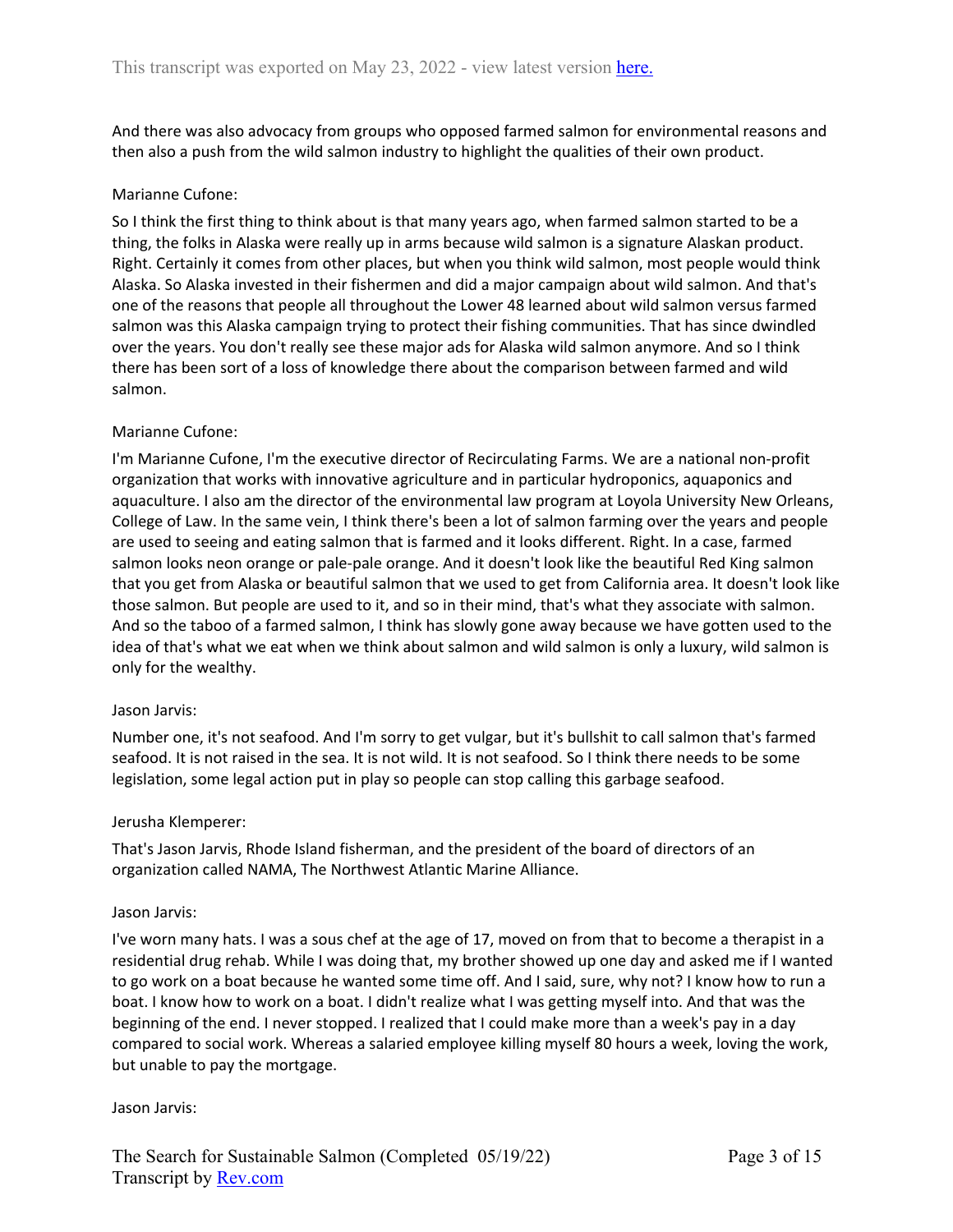And that being said, I started out on a Gillnetter and I worked on that boat and then I worked in the for hire sector on charter boats, six pack boats, party boats, oyster farms, wild harvest clamming. And now I'm running my own small boat. I actually have two boats and I set my own hours, but it's a more sustainable way for me to manage my life, my family and the other 12 jobs that I have. But that's how it goes. I fish for anything that I'm allowed to catch legally on my boat.

# Jason Jarvis:

If you want to farm catfish in a pond, in a farm in the middle of the Midwest, go for it. Feed them some corn pellets, I don't know, earth worms, who cares, but if you're going to take Atlantic salmon and raise them in the Pacific Northwest where Atlantic salmon don't even belong, there's one problem and the problems go on and on and on, and it's tough for me not to get upset and freak out.

# Paul Greenberg:

There's been a kind of rising constellation of threats to salmon that really goes back to over a thousand years. The biggest, in my mind, threat to salmon is the damming of rivers, because if you dam a river that basically kills off a salmon run. Salmon need to reach gravelly, shallow water, where they can spawn. And if they can't get to those places, that particular run will die because salmon are predisposed to return to the river of their birth. So if you dam off the river of their birth, that whole line of salmon will just cease to exist. The other thing is there has been overfishing and overfishing is sort of come in two ways. The California fish barons, who took over large fisheries in Alaska, for example, would string entire nets across the entire mouth of a river and would basically act as a dam destroying the entire year's worth of fish in one shot.

# Paul Greenberg:

But more insidiously are high seas fisheries where... So salmon tend to... They might come from different rivers, but the different populations from different rivers will intermingle in one central area or several central areas. So the Atlantic, that's off Greenland and the Faroe islands, mostly. Post World War II fishing fleets found those places where all the salmon in the Atlantic went and started to perse in those areas. And so if you perse through an area that has salmon from Ireland, from Scotland, from France, from Canada, not only are you taking the fish of the year from a single country, you have the ability to kind of wipe out salmon kind. So that's really a big deal.

### Paul Greenberg:

And then on top of it, there's pollution issues. So I think hackles were already up from the very beginning that, oh my God, we're losing the wild. We're just going to replace this with farmed. And like with any new industry, many of the problems were not necessarily known or foreseen and also nobody I think ever conceived that farmed salmon would reach the scale that they reach. There's more farmed Atlantic salmon in the world, far more farmed Atlantic salmon in the world than there are wild Atlantic salmon, and probably maybe more farmed salmon overall in the world than there are wild salmon, Pacific or Atlantic.

### Marianne Cufone:

Farmed salmon happens all over. From Norway to Chile and all around Canada and even in some instances off the coast of the United States, although that is dwindling at this point. But a lot of countries have experimented with farming salmon and other fish as well in the open ocean or in open waters inside of gulfs and locks and things of that nature. And basically what that means is they are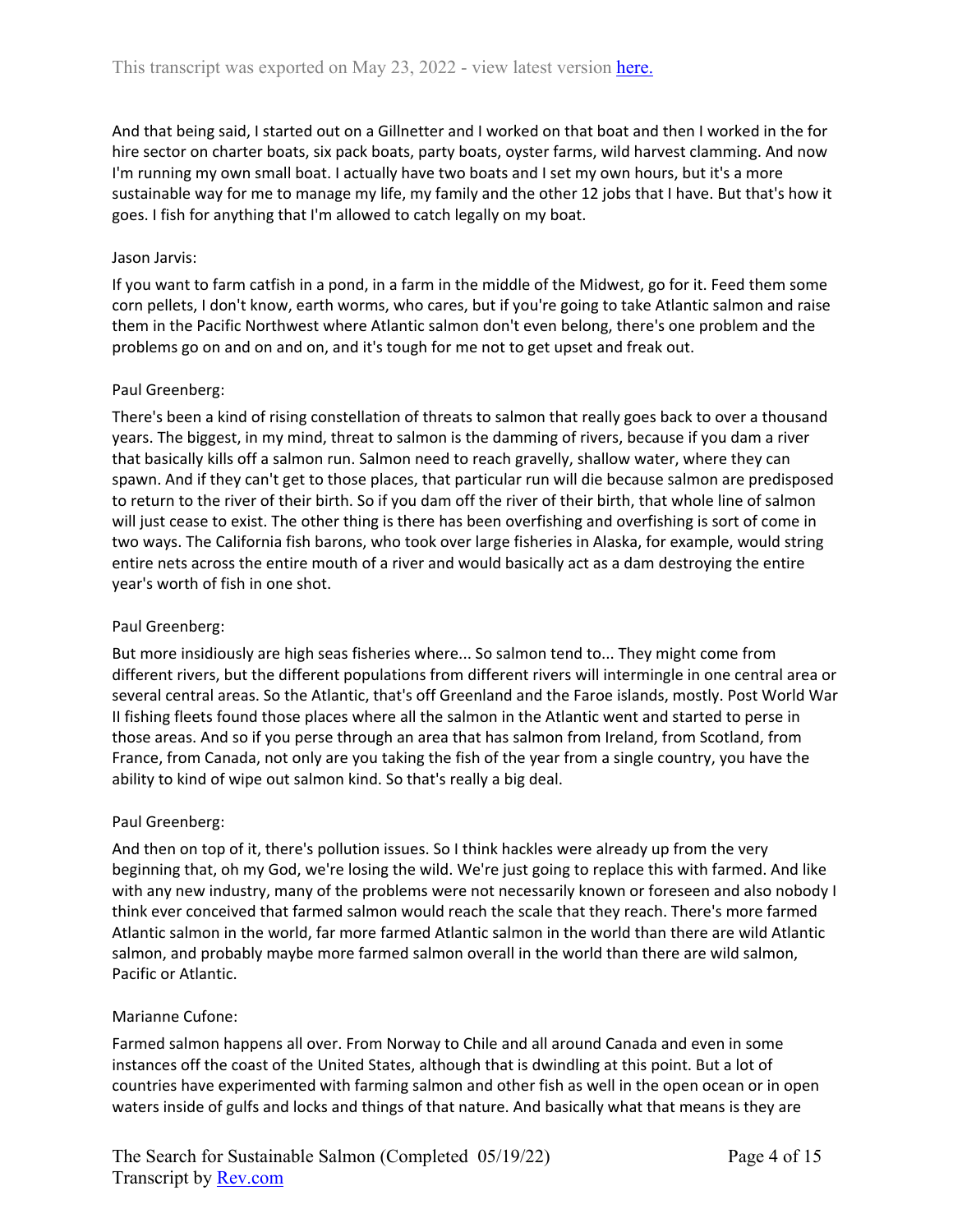growing fish in captivity. So they have some kind of cage or net pen. And in general instances, they are stuffing lots of fish into these cages because more fish means more money. So you can think about large floating farms out in the water filled with fish.

### Marianne Cufone:

Generally, in the United States it's three miles off the coast. In some states like Florida and Texas, it's up to 12 miles off the coast, but that's just the beginning. Location, oftentimes they're more like 45, 50, 100 miles offshore. And so these facilities use floating cages or pens filled with fish to raise fish to a size that you would use in a restaurant or in a grocery store for people to eat. Proponents of offshore finfish aquaculture say that this is such a great idea because we need more fish. We have an expanding world and an expanding pallet and we just need more fish. We can't keep up with wild fish.

# Paul Greenberg:

To have a functioning wild salmon system, you need intact rivers, intact, undammed, clean rivers that produce young of the year every year that migrate and come back in. For farmed salmon you don't need a river, you just need a tank basically. So once you realize, oh, I don't need these rivers. There's so many other things humans could do with the river. They could dam it to make power, they could bury it over entirely, like many rivers have been done... It has happened to many rivers in urban settings. You can put roads alongside of it without worry about environmental impacts.

### Paul Greenberg:

So rivers are kind of a nuisance to humans in a way, and so being able to kind of steamroll over rivers, for many humans is kind of an advantage. And if you take salmon out of the picture... Look at the Columbia river, which was once home to annual salmon runs in the tens, if not twenties of millions of fish every single year, those rivers very powerful sources of hydroelectric power, which basically powers the Pacific Northwest at this point. So you delete that system and you replace it with hatcheries or fish farms, and you still get the salmon and you get to use the river for its power. So a certain kind of market value planner sees the advantage of getting rid of this messy wild system and replacing it with a tidy farm system and being able to use the rivers for human purposes.

### Marianne Cufone:

We have turned to farming and lots of other food sources. Right. We farm cattle, we farm chickens. But the thing with farming fish is it impacts the wild fish. And so there's a significant difference with raising finfish than other forms of farming. I'm not saying it's worse. It's certainly not. There's lots of evidence that other sorts of farming, especially with concentrated animal feedlots is problematic, but growing fish out in open waters has a lot of problems associated with it. And we've seen this globally. There's been lots of fish farming all around the world and we should learn from the lessons that have been taught with these existing facilities. I think some of the biggest problems certainly are pollution. These are open net pens and cages, meaning there's a free flow between what's in the cage and the outside environment.

### Marianne Cufone:

And so any antibiotics or chemicals or excess fish feed or fish waste, all of these things that are in the cage end up outside the cage. Essentially these facilities use natural waters as a dumping ground. And in fact, in the United States, we have to get a discharge permit from the environmental protection agency to build these facilities because it is a point source of pollution. So we recognize that everything that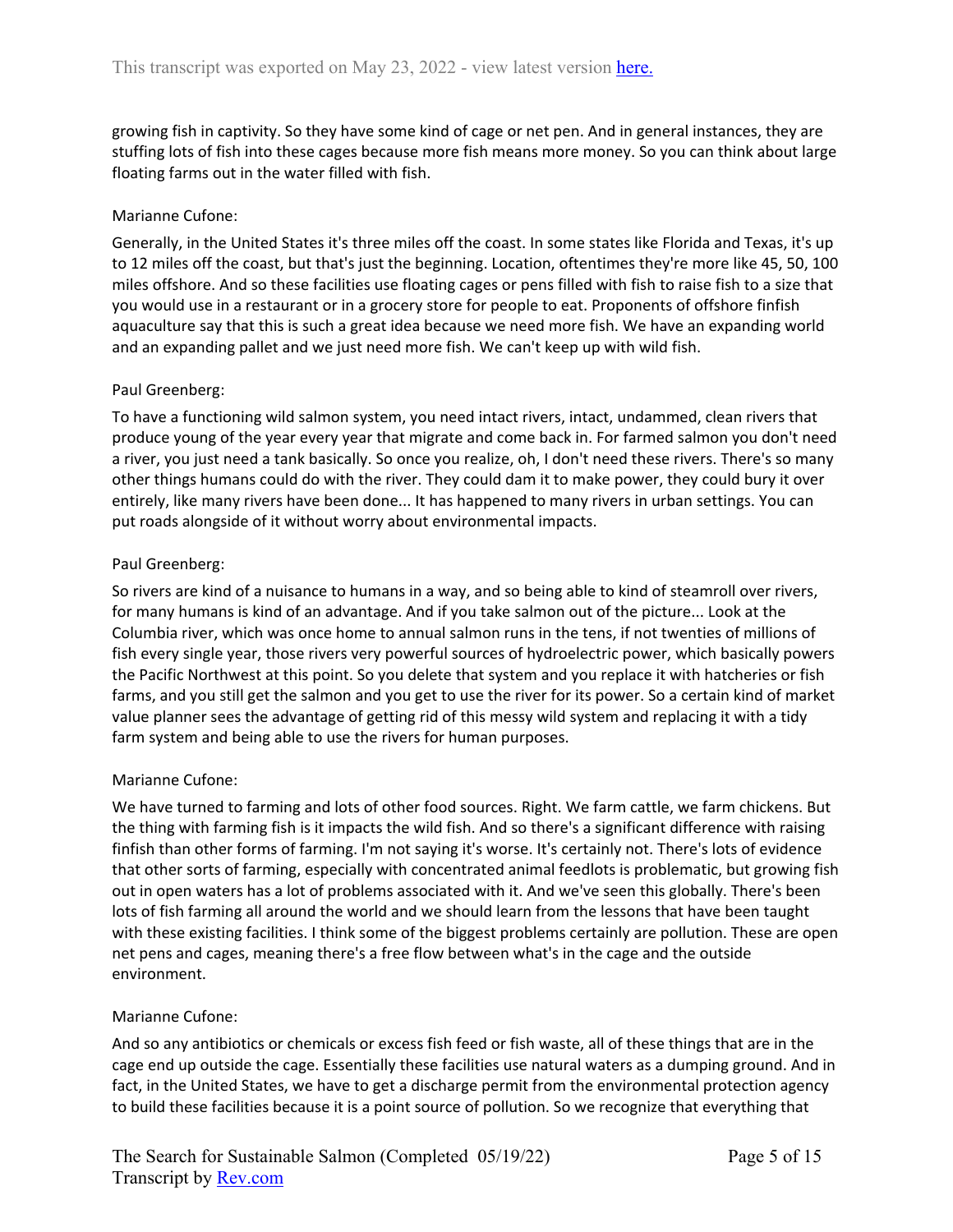comes from these facilities ends up in the natural environment and people will say, oh, dilution is the solution to pollution. You know what? It's not. The reality is it all goes somewhere. And so just because it might be whisked away from the cages and not observed around the cages, it ends up somewhere and we need to be thoughtful about not using our oceans as a dumping ground.

# Paul Greenberg:

The problems inherent in farming salmon are that you primarily farm salmon in wild salmon habitat. So people tend to sink these net pens in fjords adjacent to salmon rivers in the same cold crisp well oxygenated water that wild salmon need to live in. You put enough salmon pens in an enclosed fjord with not great water circulation. You'll get build up of nitrates and possibly algal blooms and all those kinds of things. Also, large aggregation of salmon tends to bring in a parasite called sea louse and sea lice... Well, they cling to the surface of the salmon, sucking up their bodily fluids. On an adult salmon they're not that much of a problem, but on young salmon, smolts coming down the river, if they pass by a salmon farm and get hit by sea lice, it can be lethal, if you have a certain number of sea lice upon a young salmon.

### Jerusha Klemperer:

Whose water is this, that we're farming these fish in, and whose water did it used to be, whose water is it now? Can you talk a little bit about that issue of privatization of water?

# Marianne Cufone:

It's federal waters, which means the United States is tasked with managing these water areas for the benefit of the nation, and that means all of us. So that's our water that we are using as a dump site for fish farms. That's our water that's being taken up with corporate interests and building facilities to grow fish. People say, oh, well, it's for our benefit to grow these fish, but there's no guarantee that the fish that they grow are coming to the United States. In fact, more likely they are being raised for export. More and more in the US, we are catching fish and producing fish here and exporting it to other countries who'll pay top dollar for US raised or captured fish. Whereas here in the US, we keep importing more and more lower quality, cheaper fish for our own consumption.

### Jerusha Klemperer:

Paul Greenberg spoke about that import export issue as well.

### Paul Greenberg:

Well, first of all, the United States, even though we control more ocean than any country on earth, more than 80% of our seafood is imported. The majority of the salmon that we catch in Alaska gets sent abroad. Then there's this other weird phenomenon that happens, a certain portion of Alaskan salmon, and it's hard to determine how much, get caught in America, frozen whole, sent to China or Indonesia, or the Philippines or wherever, defrosted, boned, filleted, refrozen and sent back to us double frozen. So a lot of people... I remember I was on Terry Gross and she was like, this sort of strange Fresh Air pause. And she said, "my mother always told me not to eat food that was double frozen." And I was like, "yeah, that's right, Terry, you shouldn't do that I suppose."

Paul Greenberg: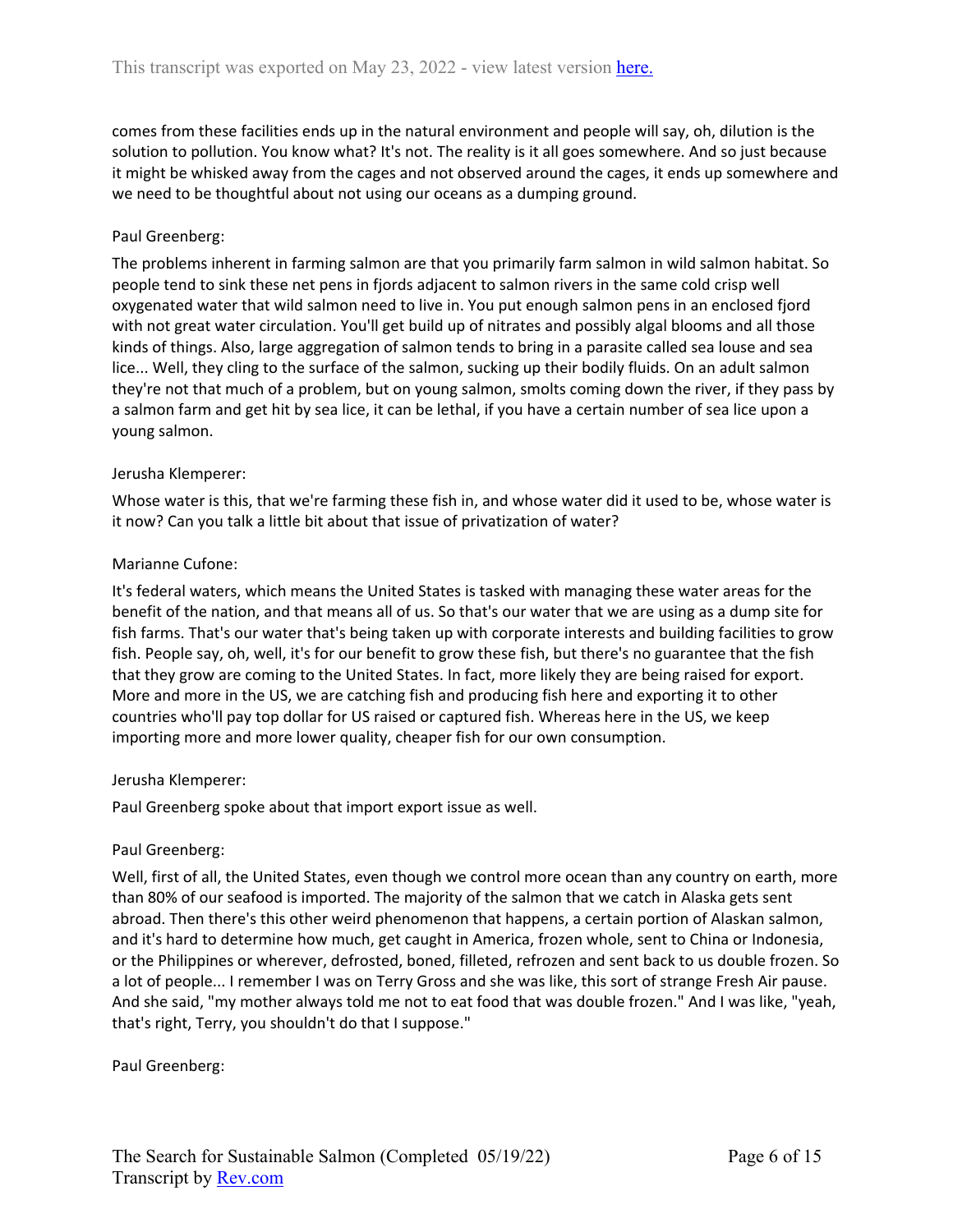But that said, freezing technology has advanced to the point where you actually can do it without a significant health risk. So there's that. And then on top of it, the other funny wheel in all of this is that while we're a net exporter of wild salmon, we're by far a net importer of farmed salmon. So we're sending all this nice wild salmon abroad, and then we're importing lots and lots of farmed salmon.

# Marianne Cufone:

So one of the biggest problems I think too, is feed when it comes to aquacultured fish. We actually feed them very similarly to how we feed land based farmed animals unfortunately. We've been growing corn and growing soy and in some instances I've seen chickpeas. We're trying to find cheaper feed, that's accessible and acceptable to these fish that they will eat and still grow and be somewhat healthy, at least enough to grow to a size where they would be harvested. The problem with that is none of that belongs in the ocean. And none of that is a proper diet for fish. And so those things cause problems for the fish. However, the alternative feeding fish what they should eat like other fish, especially if you're growing carnivorous fish, which means we should be feeding them other fish, which is very, very inefficient to take fish from the wild, grind it up and feed farmed fish wild fish.

# Paul Greenberg:

In the early days of farmed salmon, it could take as many as five or six pounds of wild fish to grow single pound of farmed salmon. And that was primarily because the feed formulas were pretty primitive. The very first salmon farming that took place in the fjords of Norway, they just caught herring and so forth and chopped them up and fed them to the salmon. Now they make feed pellets and what's happened over time is, it'd be nice to say that it was all because of environmental reasons, but I think in the end, people realized it was much cheaper to lace the pellets with things like soy and other plant-based material and to use fish oil and some fish meal to round out the diet. Now the feed companies claim that it's 1:1, 2:1, something like that. Somewhere between 1:1, 2:1 feed conversion ratio or what they call fish in fish out or FIFO. So less than two pounds of wild fish to make a pound of farmed salmon.

### Jerusha Klemperer:

There are also additives put in to give the salmon their distinct pinkish orange hue. Wild salmon eat shrimp and krill, tiny crustaceans that have carotenoids that make them pinkish orange and then make the salmon who eat them pinkish orange. Farmed salmon eat corn and soy pellets and small feed fish. So they don't turn that color. So fish farms use food additives in varying amounts to achieve the color that they think customers most want.

### Jerusha Klemperer:

Hearing about the problems with farming fish offshore, one immediately wonders, can we solve the problems of an offshore fish farm by moving it into a tank on land? So I asked our food and policy analyst, Ryan Nebeker about land-based aquaculture and whether it would make sense to try raising salmon that way.

### Ryan Nebeker:

Land-based fish farms are all over the map in terms of the kinds of fish you can raise, the kind of technology they're employing, where they sit on the sustainability scale. Historically, one of the biggest issues is just economics. Salmon need particular water temperatures to survive. Now they're an interesting fish because of salmon's life cycle. They're a lot more flexible when it comes to salinity. You don't have to be quite as picky with water chemistry as you would with something like other marine fish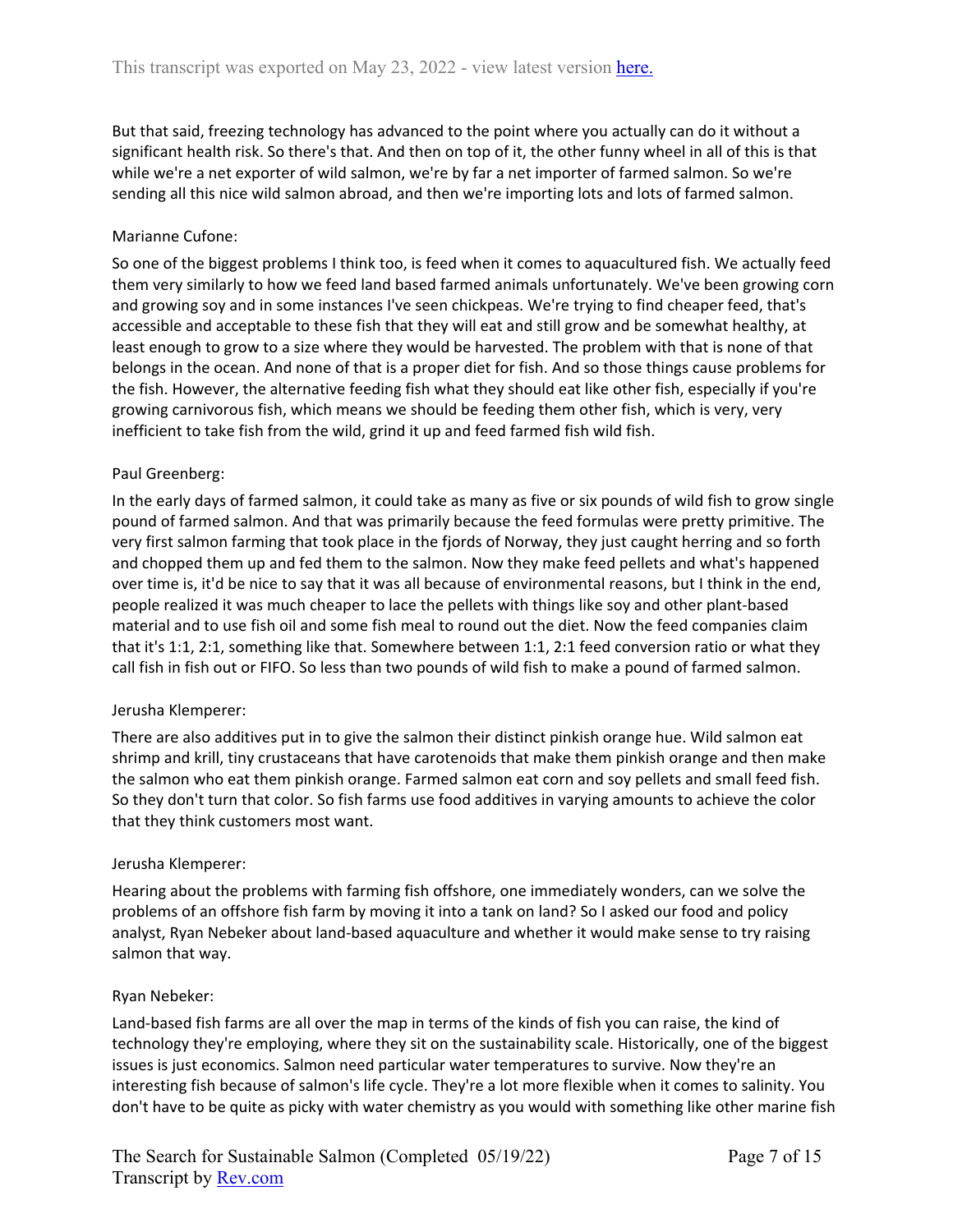that we've tried to farm in tanks. The biggest advantage to salmon farming is that you have put them in the water and you're not worried about... When you're not paying rent on a piece of land. You're leasing a portion of the ocean generally, but you're not worried about the inflow and outflow of water. You've got a constant supply of water all around you, versus when you're on land, you have to make some choices about where you're getting that water, how you're filtering it, how you're disposing of the waste.

# Jerusha Klemperer:

So given all of that is anyone attempting to do land-based farming of salmon?

# Ryan Nebeker:

Yeah. There are a few. One of the big ones that's done pretty well so far is this company called Superior Fresh and they are in Wisconsin and that's a little bit funny because you don't think of Wisconsin as being like, oh yeah, salmon or fish in general, kind of outside of walleye maybe. But one of the advantages that they have is you have a lot of easily available groundwater. It's a water secure place. You can draw a lot of groundwater. And that groundwater happens to come out of the ground at about the perfect temperature for salmon to really thrive. So there's one advantage. Half of your climate control is done already and that's pretty constant year round. If you're trying to do this in a warmer area where your water supply, like your groundwater isn't as stable, you have to invest in cooling that groundwater, which is incredibly expensive. One of the other projects that's gained some traction is Atlantic Sapphire.

# Jerusha Klemperer:

Atlantic Sapphire is a Norwegian company that is building land-based salmon farms with the intention of offering farm salmon. That doesn't have to be shipped across the world. And they have a project under construction in Florida, a place whose water is not quite as cold as Wisconsin's. They've run into a bunch of technical problems, and so they're behind schedule right now. And that means that the bottom line is unless you happen to have access to the Superior Fresh salmon from Wisconsin, you're not going to find land-based farm salmon right now. And the future success or failure of the larger scale Atlantic Sapphire project might tell us how likely the product is to proliferate in any meaningful way. It's also worth mentioning that the Superior Fresh salmon farm is a recirculating farm that's also growing aquaponic greens in conjunction with the fish.

# Marianne Cufone:

There are many ways to do aquaculture, and offshore aquaculture is one of them. But another is something called recirculating aquaculture. Some people call it RAS, Recirculating Aquaculture Systems. But generally what that means is raising fish in tanks on land. A lot of these facilities are able to reuse the waste water that comes from this facility within the facility. So one example is aquaponics, which is one of my favorites because it mimics nature. It is a way to have fish and plants growing together that mutually benefit one another. And so recirculating systems, aquaponics in particular use fish in a tank, the fish do what they do and make nutrients in the water. You pump that water out of the tank into a plant bed and the plants absorb the nutrients that the fish made in the water. And then the water can be recirculated back to the fish to be cleaned. It's fairly smart and not terribly difficult. And I speak from experience, we've set up a number of systems over the years and have done them in a very inexpensive, simple manner.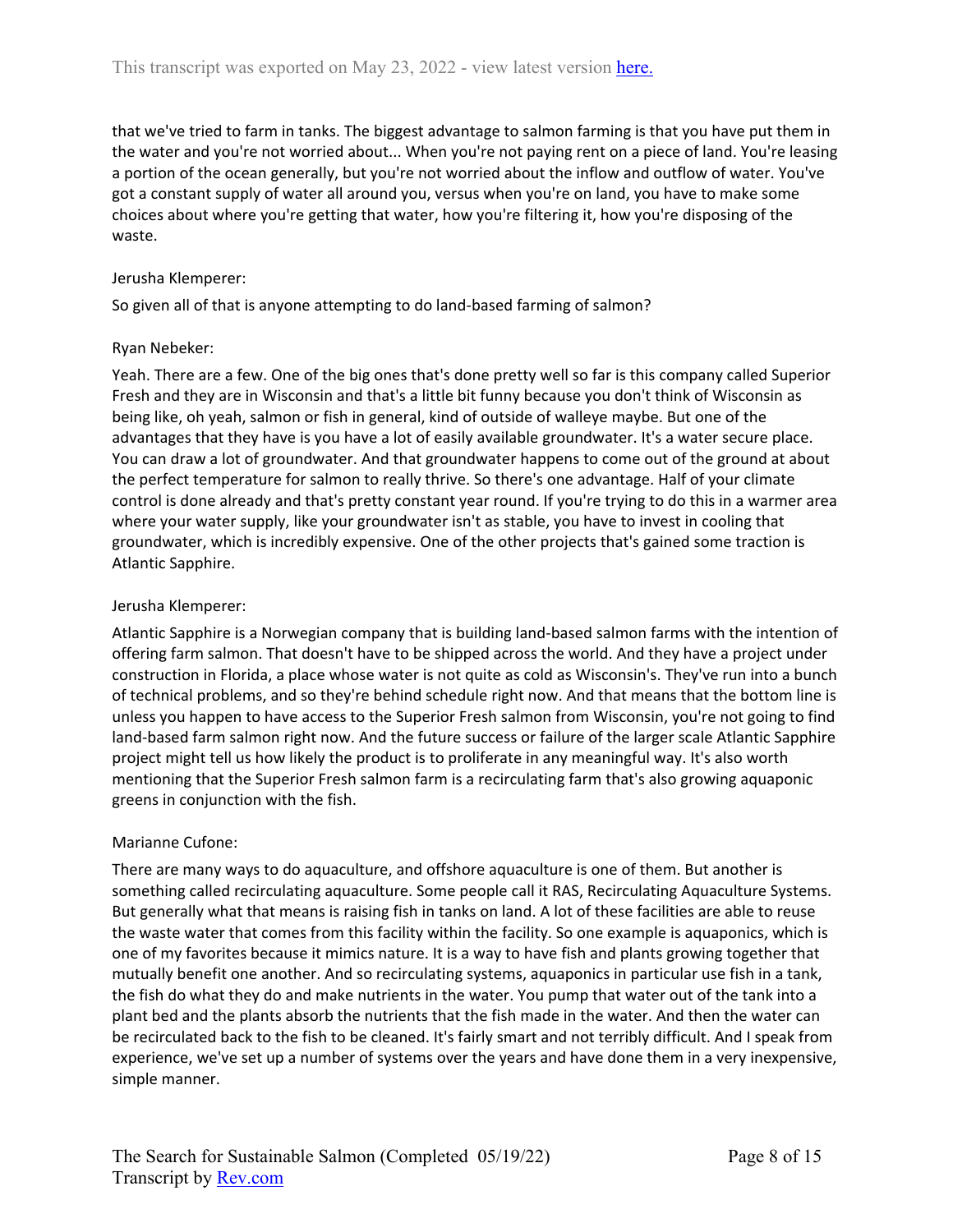# Jerusha Klemperer:

One thing that irks fisherman like Jason Jarvis is that the entire concept of large scale farming of fish seems to represent giving up on the idea that we can fish responsibly and that we can rehabilitate wild stocks. When in fact that's something we have done and continue to do.

# Jason Jarvis:

Seafood farming is a joke for a bunch of reasons, and the propaganda that's put out there and paid for by some of these big companies that say all the are gone, the ocean is dying. Still to this day my favorite propaganda film is Seaspiracy. When I watched that... My wife and I sat and watched that, and fact checkers were all over it just because of how they put that together. We have fish here in New England called a scup or a porgy. In Europe, they call it a sea bream. Well, in New England, the most I've ever gotten paid for was a \$1.50 a pound. This year it actually went up to \$2. Most money I've seen paid for it yet. In Europe, it's \$40 a kilo for the whole fish, but here it's called the trash fish. And to say that it's over fish[inaudible 00:30:51]I think last time they checked scientifically it's 4 or 500% recovered.

# Jason Jarvis:

We could go catch them right now. And it's a delicious food. It's amazing protein, but the general public is being told, no, there's nothing left. The ocean's dead. Let's build windmills and put up more real estate grabs on the ocean because there's nothing else out there. And it's even funny than that for the first time in a long time seeing that conservation does work, we had giant bluefin tuna off the beach here this year, the first time in large numbers that they've been off the beach in 50 years. So conservation does work.

# Ryan Nebeker:

US fisheries policy is one of the rare examples where over the course of the 20th century, we've really been able to get back on track in a big way and promote regulations that generally work for the fish. And there's a caveat there because some of the fishery regulation that we've imposed doesn't always work for people in fishing communities and that's worthy talking about on its own. But the fact that we through NOAA, which is the National Oceanic and Atmospheric Administration, kind of a gnarly acronym to chew on, because we have good monitoring and good management from NOAA, they're able to shut down certain fisheries, allow them to recover. They're able to set catch limits on others to say like, Hey, this is the maximum amount we can take per year. If we take more than this, we're putting the population at risk. And through that regulatory process, you've had a number of success stories. If we manage fisheries well, there's a lot of food in there and there's a lot of food that we can pull out of there in a way that doesn't inherently damage the ecosystem.

### Jerusha Klemperer:

Buck Jones, who spoke about salmon at the top of the episode, represents Indigenous fishers on the Columbia River. And the stewardship he described to me is a good example on a community level of how stewardship can help keep fish populations afloat. He told me about some of the threats to the salmon in the Columbia River, and there are a lot, but also about the approach, the Indigenous communities who fish there are taking towards conservation.

Buck Jones: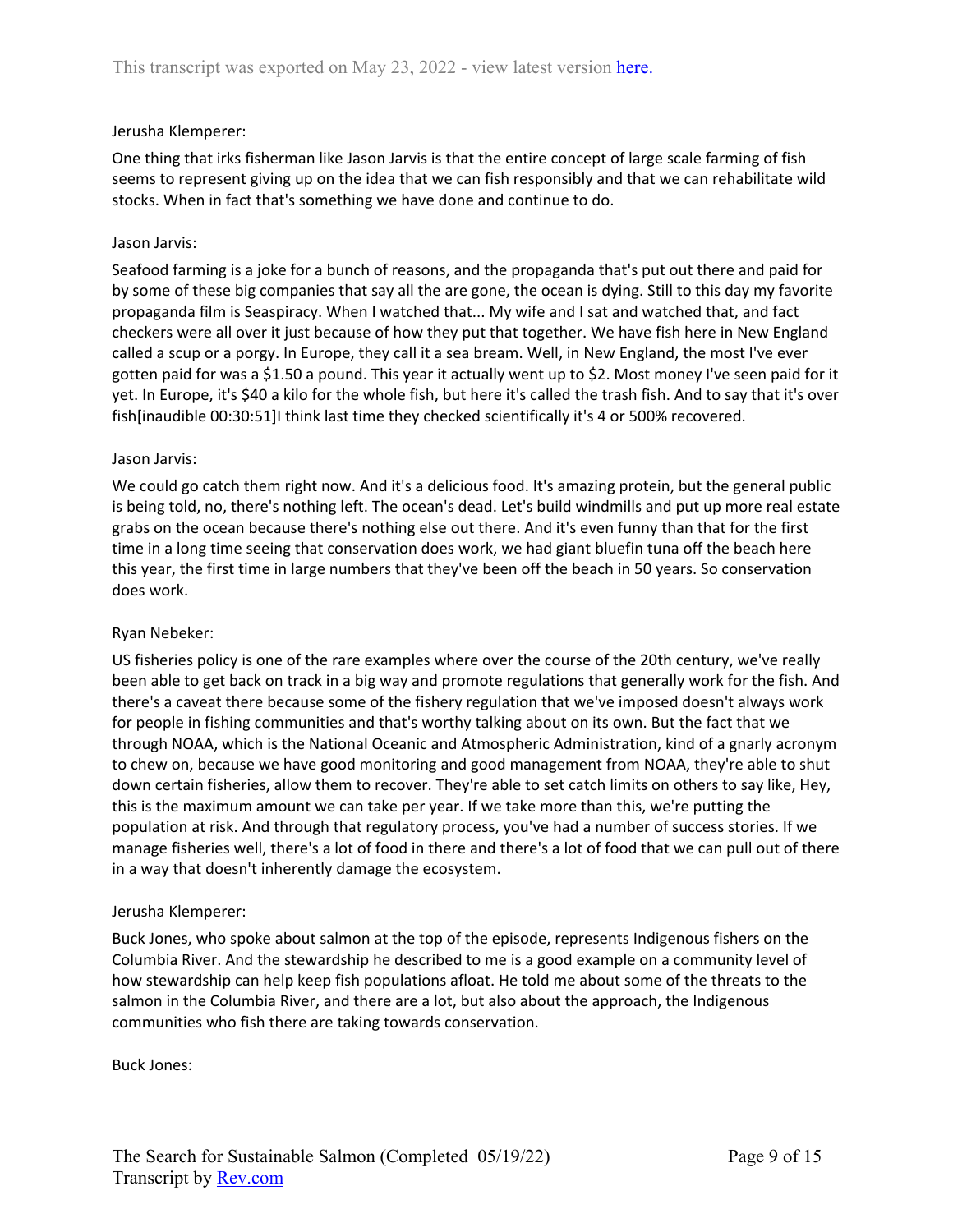My name is Buck Jones. I'm an enrolled Cayuse tribal member, which is one of the bands of the Confederated Tribes of Umatilla Indian Reservation, which is in Eastern Oregon. The Umatilla Reservation is one of the four member tribes that my agency, Columbia River Inter-Tribal Fish Commission. Yeah. It's one of the member tribes along with Warm Springs in Oregon, Yakima Nation in the state of Washington, and Nez Perce tribe in the State of Idaho. I'm the salmon marketing person. I've had that since 2015. I've been employed with CRITFC, that's the acronym for Columbia River Inter-Tribal Fish Commission, in different capacities since 2004. I'm a former tribal fisherman. The member tribes that we represent have treaty fishing rights along the Columbia River, and in our tributaries of the reservations I name.

### Buck Jones:

I was raised in Eastern Oregon or whatever and my father taught me how to fish, and I didn't fish on the main stem of the Columbia. We started fishing for salmon in the tributaries. We would go up and it's called gaffing. Gaffing a salmon. You go along the tributaries where they're born and you kind of like go along the river and they've got long poles and you put a gaff hook on the end of it and then so you go around and you try to catch those fish. And when you gaff hook it's got a lead line on it. So it'll fall off the pole and then you got a way to control it. So that was my experience into salmon fishing.

### Buck Jones:

The Columbia River at one time was a free flowing river and this day and age with hydroelectricity dams, it started in the late 30s, it made these rivers like big lakes or whatever. So there's 1, 2, 3, there's four dams in our fisheries. It's made the temperatures rise. It's really had large impact because of global warming. But what we can do on the reservations or the spawning areas, we can do stream restoration. We can change the flow of the river or the creek, so that it doesn't just go straight down the river. That it meanders through there... Like I said, we have our own watershed department, we have our own meteorologist, so that we're looking at the lack of snow and stuff like that that's in the mountains and stuff like that. It's been decreased recently, glaciers that we used to have not just in our area, everywhere, they're not there no more. They're really shrinking quickly. So we do the best that we can with the science that we have. But we also use our indigenous knowledge to the best of our abilities.

### Buck Jones:

It's part of our way that since the salmon comes back, we got to be good stewards of the land too. And good stewards of the land means taking care of the water and the streams where they return to for spawning, because if the salmon don't come back and we don't take care of the land when they go, and we're seeing impacts because of global warming and things, our seasons are changing. The fish are returning at different times. It means taking care of the streams back home and stuff like that. So they return, that's the way we got to be. So when we set our seasons, we're thinking about the escapement that gets back to where they spawn so they can come back because we believe as tribal people, if the salmon don't return and they don't come out, then we're going to not exist as people.

### Paul Greenberg:

The biggest thing, as far as salmon is concerned, the thing that we really need to do is protect American rivers and the spawning grounds of wild salmon. And you alluded to something called Pebble Mine, which was a major mining development that was on... It was initiated, it was killed during the Obama administration. It was revived under the Trump administration and then it was killed right at the end of the Trump administration. And now the Biden administration, I think, is trying to restart what's called a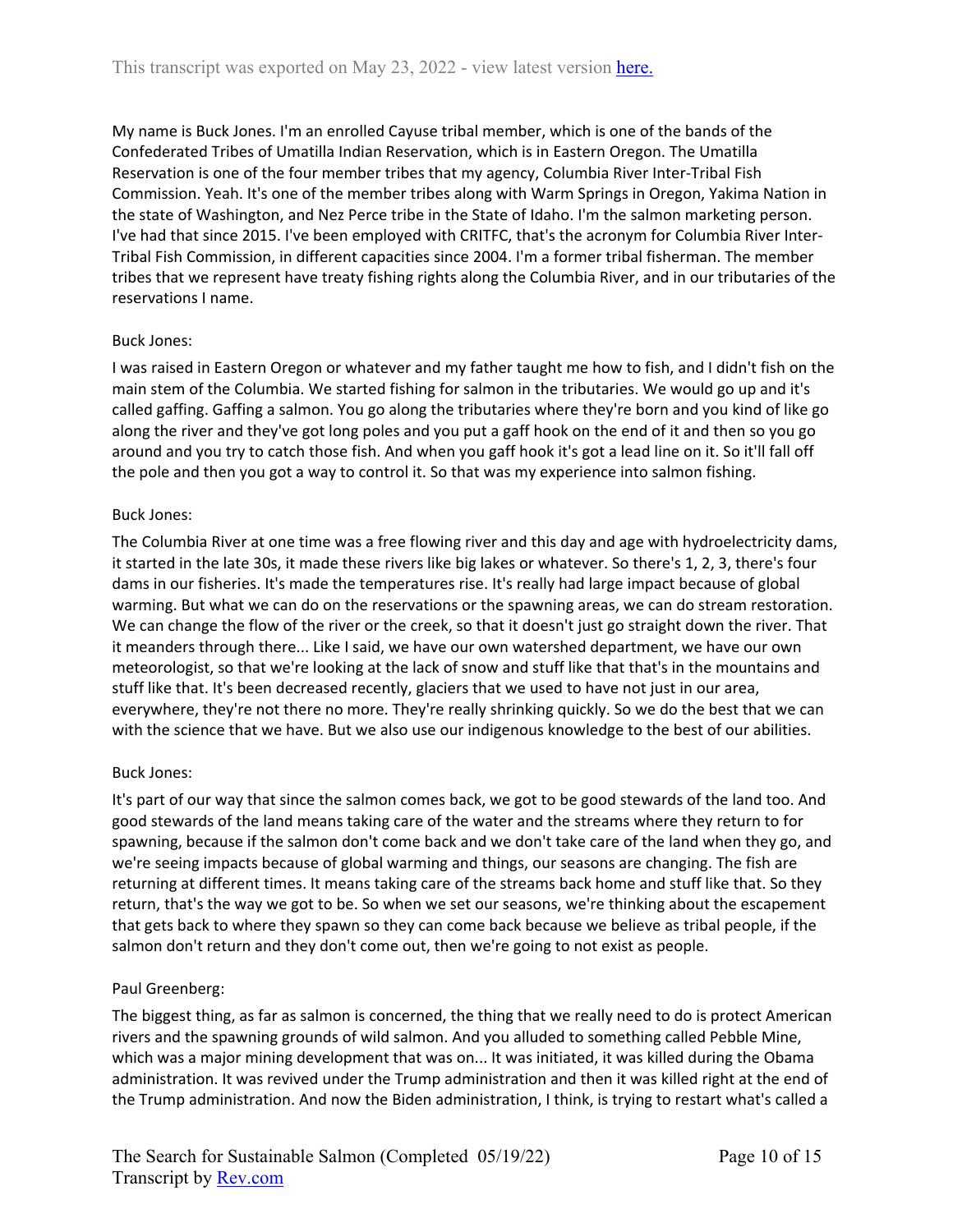404c process within the Clean Water Act that creates federal protection over and above state authority to protect watersheds of national importance.

### Paul Greenberg:

The idea is to get the Bristol Bay Watershed locked up under a 404c agreement so that hence forward, there will never be another threat to those spawning grounds. There are minds and different ideas for all sorts of Alaskan rivers and as temperatures warm, and as people move to Alaska as surely, they will, all those same development pressures that cause the pretty much commercial extinction of salmon in the continental United States, as we know it to take place. There are still wild salmon in the continental US, but they're largely propped up by hatcheries because we don't have the spawning grounds that we used to have.

#### Paul Greenberg:

So I would say before the land rush for Alaska happens, we need to push for kind of an enshrinement of salmon as sort of part of the identity of the state of Alaska. There's a small nonprofit called Salmon State that's trying to do just that and working on a number of different legislative issues to try and make that happen.

#### Jerusha Klemperer:

This kind of approach is also important in other places that are home to wild salmon. Climate change is impacting populations everywhere, not just Alaska. In places like the Columbia River, for example, we need to protect salmon habitat. So the fish have the opportunity to adapt, to changing temperatures and conditions. Something salmon have actually proved to be good at, but it's also true that in some places right now, wild salmon populations are at dangerously low levels. And one way to be part of that solution is not to eat those fish. I talked to Renee Erickson, a chef and restaurateur in Seattle who five years ago made the decision not to serve any King salmon on her menus. Despite the fact that it's a delicious and iconic fish, one that lots of locals want and expect to see on a menu, especially at a nice seafood restaurant.

#### Renee Erickson:

My name's Renee Erickson. I'm a chef in Seattle, Washington, and co-owner of a company called Sea Creatures. And over the past... Well for 25 years, but really in the last, I'd say 10 or so, I've been able to focus our company and our efforts around sourcing to as sustainable as we can be as far as choices. And kind of always learning about that and how to make better choices in regards to food. I grew up here in Washington and grew up lucky enough to get to go salmon fishing. So I've spent a lot of time on the water in the Salish Sea. As a young person, and salmon as a species and as a iconic thing here in the Northwest has always been really kind of central to my childhood, really. And then as I've grown older and become a cook, realizing the value of it and how quickly we're kind of destroying it.

### Renee Erickson:

So as a person from here and someone who really cares about the traditions and obviously the long heritage of the Salish peoples that lived here and sustained their lives on this fish, it's really become very important to try to do right by that and hopefully keep them alive and everything that survives on them. It's such a complex and incredible species. We stop serving King salmon five years ago maybe now when Tahlequah's calf died.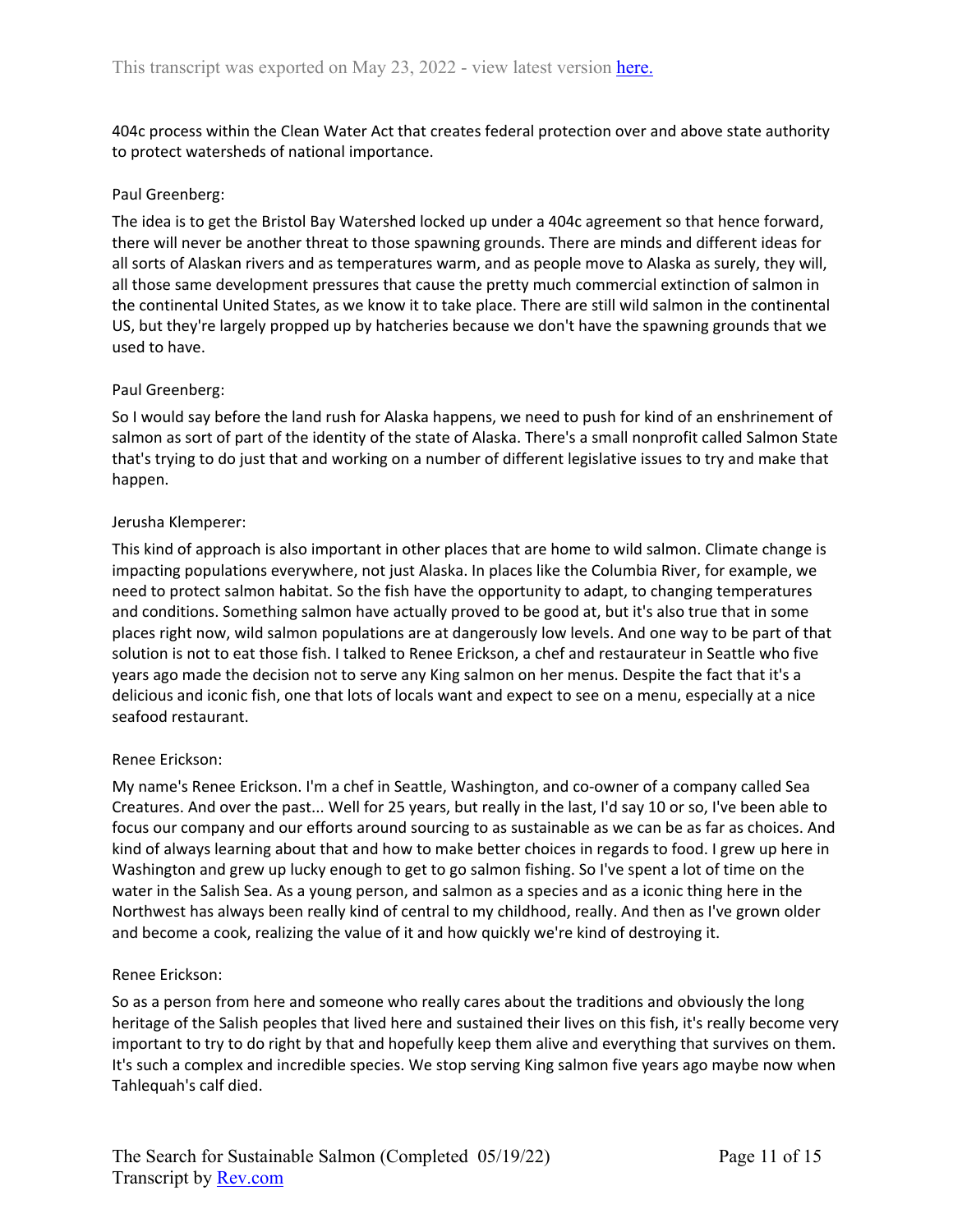# Speaker 8:

Marine biologists are keeping a close eye on an endangered orca off the waters around the Southern Gulf Islands.

# Speaker 9:

It's a sad, sad story of grief and loss. For the past week, a mother orca known as J35 has been carrying around her dead calf off the coast of Washington.

# Speaker 10:

Southern resident whales are already closely monitored because they're endangered. There are only 75 left.

# Speaker 11:

This little calf was a girl, which would've been really important to this community because she would've been able reproductively to contribute additional calves. So it's sad on so many levels.

# Renee Erickson:

I didn't have a long thought in my head about this. I wasn't like confused as to what I knew I should do. And it was like, why am I eating this fish, this animal that requires so much to survive and the pods in the Northwest are dwindling in numbers for a number of reasons. But one of them is the fact that there's not enough food. And it just was like, what am I doing? Like, I don't need to eat this fish to survive. This is a luxury that I get to partake in, and that's ridiculous for me to continue to source that as a protein on my restaurant menu, because people want to eat salmon and it's just like, this is crazy.

# Renee Erickson:

But we're kind of facing it again largely with wild salmon in general. We don't serve any farmed salmon at all. I'm very opposed to that and I'm not opposed to aquaculture. I think it's obviously a really important part of our future in feeding people, but we haven't figured it out and we're pretending like we can make the same mistakes that we've made with chicken and pig and cow farming, but doing it in the oceans and hiding it away from people. But yeah, those decisions of like what to do and how to do the right thing is a real big part of what I think of all the time when I'm considering putting things on my menu and why. And I think it's not fun. It's certainly not the better part of my job, but I think it's an important part of it, for sure. Some of the chefs that I jokingly said I gave hell to about buying farmed salmon they have often said to me, well, we have to have salmon on the menu and I'm just like, do you?

# Renee Erickson:

Because I have, what do we have? Seven restaurants and... We almost never have salmon on the menu. We're in Seattle, we have three seafood restaurants and salmon is rare for us. And somehow we survive. People still come and have delicious food and aren't angry at us because we don't have salmon all the time. What we do have more of now than we ever have is frozen salmon that we use and, or sell, all from Bristol Bay, all Sockeye that we get. And that, I think that's the story that is surprising to people, when we say largely most of the fish that... As a consumer, if you're going to buy salmon anywhere else, except from a fisherman, you probably should buy it frozen, because it'll be in better shape when you go to eat it.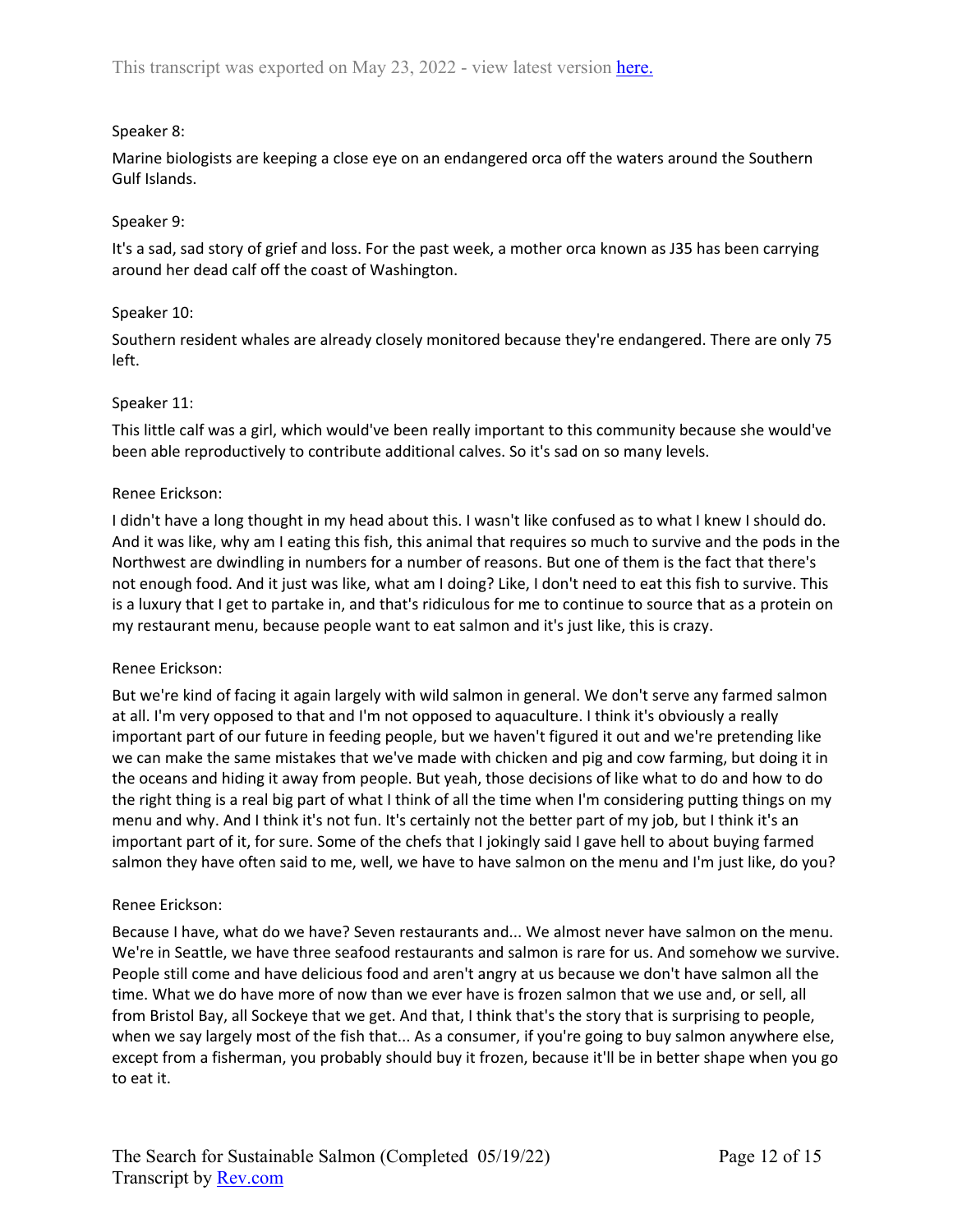### Jerusha Klemperer:

Paul Greenberg had the same advice about how to enjoy wild salmon, head to the freezer case.

### Paul Greenberg:

So the biggest mistake most consumers make is to go to the fresh counter outside of salmon season. So the Alaskan salmon season basically starts around the mid to end of June and goes through the middle of August all other times, except for a small trolled king market that happens in winter, all that is coming frozen to the supermarket. So if you see Sockeye salmon lying on ice in the fresh counter, it's been defrosted and often weirdly they'll mark up the price because it sort of like it has this air of freshness and people think, oh, that's what I want, and they'll pay the top dollar for it. And it's frankly, an inferior piece of fish. So what I always do is I go to the frozen counter. What you want really are those individually vacuum sealed, frozen portions that were frozen, literally seaside as they came out of the water, and so it's like really high, high quality.

# Paul Greenberg:

You also can go for canned fish and for canned salmon. I have replaced canned tuna in my house with canned salmon. It's almost always wild. There's no canned farmed salmon to my knowledge. To me, that's a pretty nice switch because you get higher omega 3s than tuna, you get non-existent mercury content, you know that you're buying from a largely sustainable fishery, and a can of tuna, I think what is it? Usually 2 bucks, can of salmon is more like 3, 3.50, but it's kind of not that big a difference so that you're stretching it out anyway with celery and onion and Mayo.

### Marianne Cufone:

I think seafood's really complicated when it comes to the marketplace. Consumers are removed I think a lot from how seafood is produced and how it gets to their plates because out of sight, out of mind. Right. Fish are underwater and we have this romantic notion of the crusty old fishermen going out on their boat every day and cranking a hand line and throwing it in the boat and bringing it for processing. And it ends up in your supermarket. Most of the time that's not really how it works. There is an incredible amount of farmed seafood that comes from abroad in the marketplace. And when people ask me about how to choose what they feel is responsible or smart seafood, it's hard to give advice quite frankly, because my best advice is get to know your fishing folks. And if you live in a place where fishing is common, Florida, Louisiana, Mississippi, Alabama, Texas, California, Washington State, Alaska that's easy if you live in a place where people fish. If you do not live in a place where people fish or produce seafood, it's much more challenging.

# Marianne Cufone:

But my first and best advice is learn where your seafood came from. Right. Even if it's frozen in a case, read the label. In some instances, frozen seafood's the best thing you can buy because it's been flash frozen on a boat and gone straight into the grocery and it's fresh pretty much. It's as fresh as you can get. Generally speaking, if you're going to eat farmed fish, I tell people to look to mussels, clams, oysters, many of them are farmed responsibly and carefully, and those are good choices. Always try and go wild first, always try and go domestic first. In terms of labeling, that's a difficult topic. There are a lot of seafood labels out there. Most of them are done by the industry for the industry, and in many instances, they're what we call pay to play. So meaning the fisheries that are able to pay for the certification are those that get certified as sustainable. That doesn't mean that they actually are. So I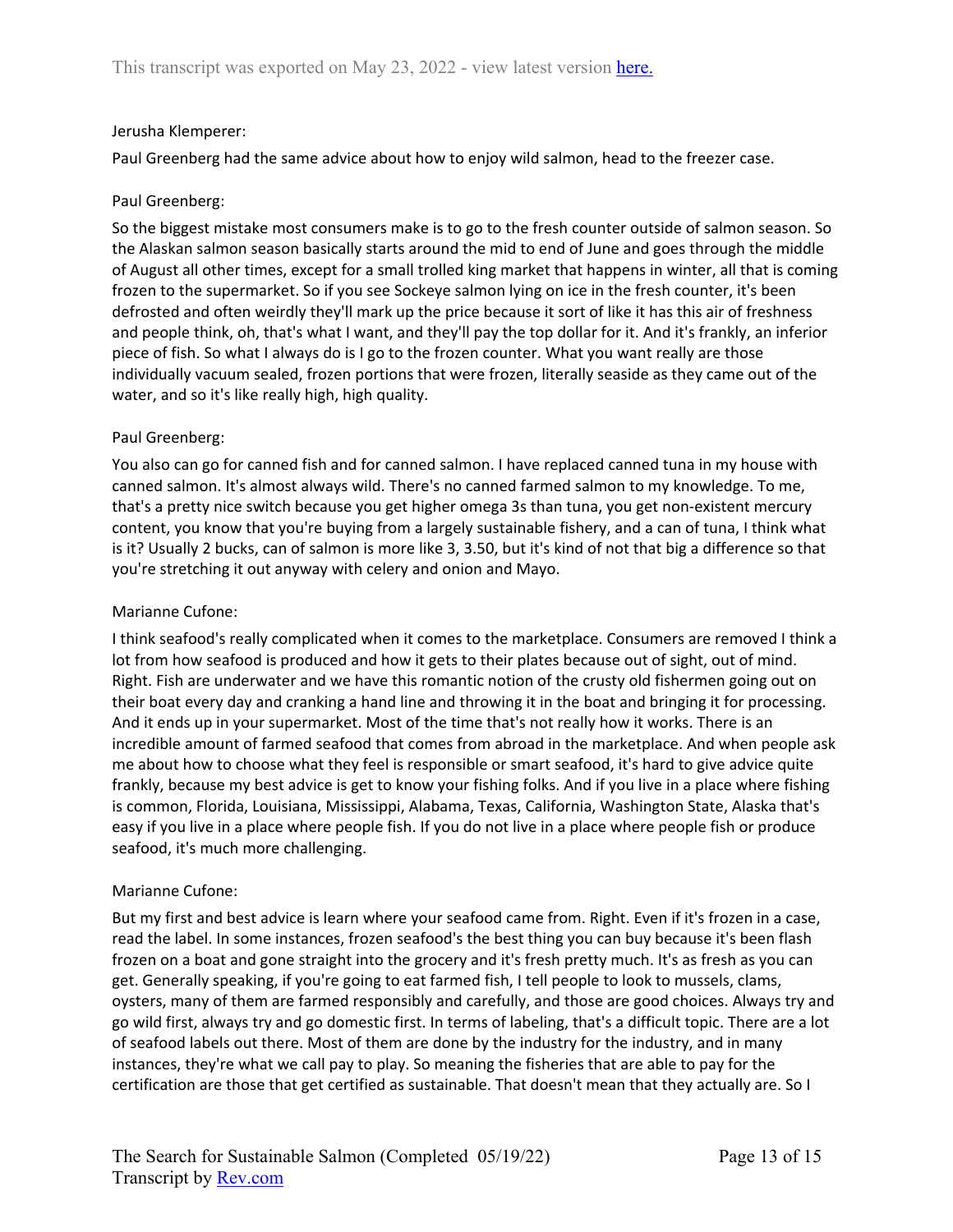often tell people to avoid the labels entirely and trust themselves and their own research and their own comfort levels.

#### Jerusha Klemperer:

I asked both Paul and Renee for cooking advice for wild salmon. Since most people are used to cooking farmed salmon, and I know from my own experience, they're really different.

#### Paul Greenberg:

The place where most Americans intersect with wild salmon is going to be Sockeye salmon. Sockeye salmon are significantly leaner and the filet itself is thinner. So you are at much greater risk of overcooking it. It doesn't have fat content. And most people don't quite know how to cook an Alaskan Sockeye. When I cook Alaskan Sockeye, I just do a very simple recipe. It's skin side up, under a broiler for five minutes. Farmed Atlantic is big, it's fatty, it comes from a filet two or three inches thick sometimes. It's got ribs of fat in between the different plates of muscle tissue, and it's just very savory, overcooking it as I said earlier is less of a risk. It's a little more neutral tasting maybe than wild salmon.

#### Paul Greenberg:

I think anytime you feed a fish on a diet of industrial feed that has a fair amount of fish in it, but it also has soy in it and other plant products. So it's more likely to kind of resemble other farm products in a way. That kind of sort of neutral farmed taste. To think about, if you eat a pheasant versus eating a chicken, if the pheasant has all sorts of funky notes all over the palette, whereas chicken is just a smooth one note kind of thing. And I think that's kind of what happens with your farmed Atlantic, it's just a neutral kind of thing and so I would say, Alaskan Sockeye really benefits from very, very simple preparations that if anything, just sort of highlight a little bit, the native tones and notes contained within the fish.

### Renee Erickson:

If you can get Sockeye, I think it's largely, some would argue as delicious as Chinook. The fish aren't as big and they're not as thick. They're not going to have that big thick steak like quality. If it's coming frozen, if you can just let it thaw in your fridge. What I tend to do is slow roast fish. So at 225 degrees for like... Depends on its thickness, but like 45 minutes or so. And it ends up, I wouldn't call it raw like texture, but it doesn't... I don't know how to describe it, but salmon that's overcooked kind of takes on this weird squeaky thing that I hate. And so having it slow roasted, it just has this super luscious texture. So put it on a sheet tray, you can rub some olive oil if you want on it or old school Shirley, my mom's style, just some mayonnaise all over it, which turns out is actually damn delicious.

#### Renee Erickson:

But for the longest time, I was horrified that she did this to salmon, and now I'm like, maybe it wasn't a bad idea after all. Poaching it too, another great thing. If you really want to be crazy, poaching it in olive oil is really nice. And Sockeye, if people haven't bought Sockeye, they're missing out. It's a really fantastic fish. But yeah, I think just trying to use lesser showy species is also a really great thing to do. Salmon, it shouldn't be something that you eat probably weekly. Unless you're eating a fish, that's a pink or something like that's been preserved, but this is a like a luxury item. It's not something that we should be sustaining ourselves on anymore unfortunately. That used to be the case, but not now.

#### Jerusha Klemperer: